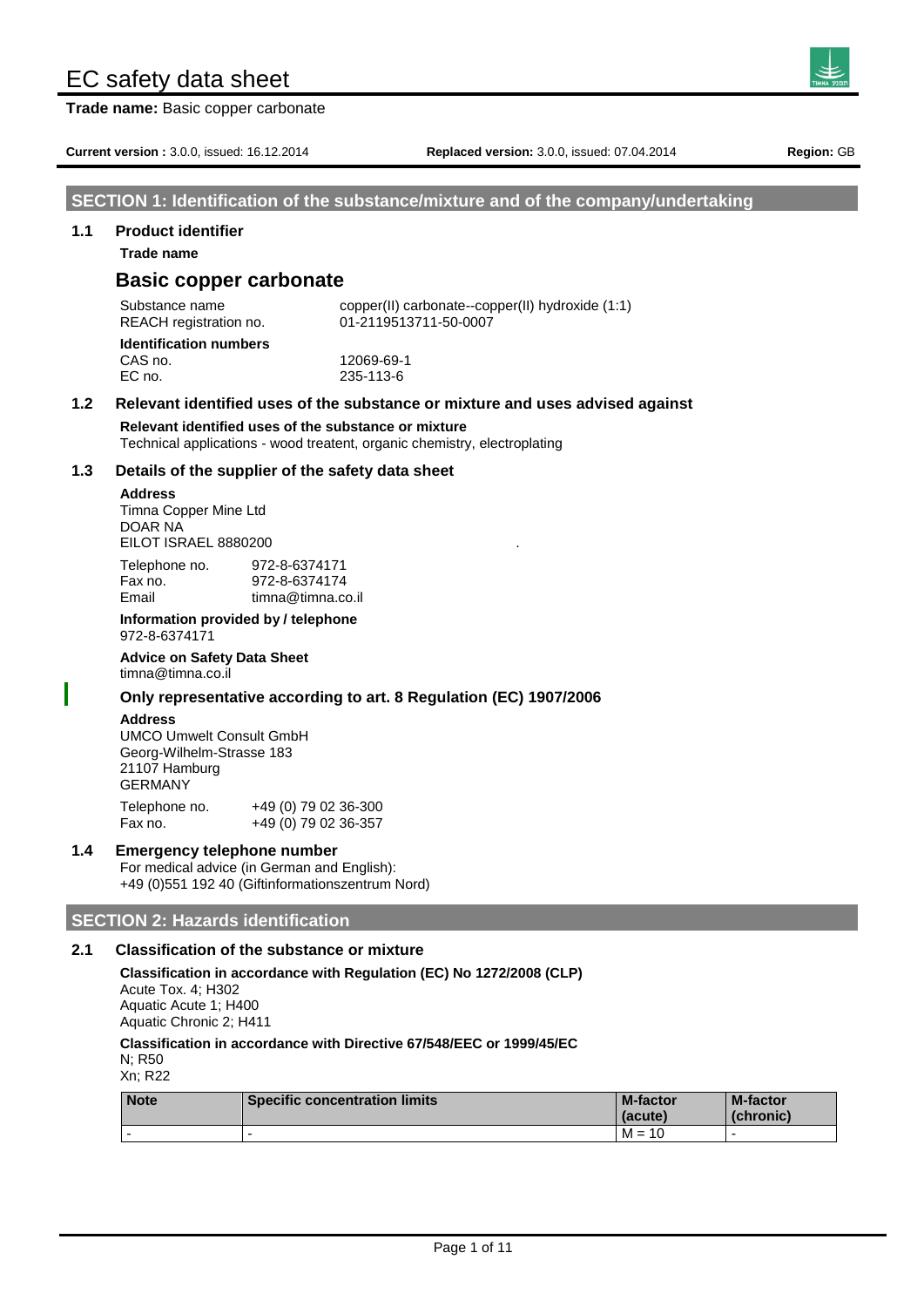**Trade name:** Basic copper carbonate

**Current version :** 3.0.0, issued: 16.12.2014 **Replaced version:** 3.0.0, issued: 07.04.2014 **Region:** GB

# **2.2 Label elements**

# **Labelling according to Regulation (EC) No 1272/2008 (CLP Regulation)**

## **Product identifier**

12069-69-1 (copper(II) carbonate--copper(II) hydroxide (1:1))

### **Hazard pictograms**

GHS07 GHS09

**Signal word** Warning

# **Hazard statements**

# H302 Harmful if swallowed.

H410 Very toxic to aquatic life with long lasting effects. **Precautionary statements** P264 Wash hands thoroughly after handling.<br>P273 Avoid release to the environment. Avoid release to the environment. P301+P312 IF SWALLOWED: Call a POISON CENTER/doctor if you feel unwell. P391 Collect spillage.

# **2.3 Other hazards**

No data available.

# **SECTION 3: Composition/information on ingredients**

# **3.1 Substances**

**Chemical characterization** Substance name copper(II) carbonate--copper(II) hydroxide (1:1) Formula CuCO3 x Cu(OH)2 Molecular weight 221.11 **Identification numbers** CAS no. 12069-69-1

# **3.2 Mixtures**

Not applicable. The product is not a mixture.

EC no. 235-113-6

# **SECTION 4: First aid measures**

# **4.1 Description of first aid measures**

### **General information**

In case of persisting adverse effects, consult a physician. Change contaminated clothing.

# **After inhalation**

Remove affected person from the immediate area. Fresh air. Get medical attention if pain still persists.

### **After skin contact**

Wash off immediately with soap and water.

### **After eye contact**

Separate eyelids, wash the eyes thoroughly with water (15 min.). Seek medical assistance.

### **After ingestion**

Seek medical advice immediately. Rinse out mouth and give plenty of water to drink. Do not induce vomiting. Never give anything by mouth to an unconscious person.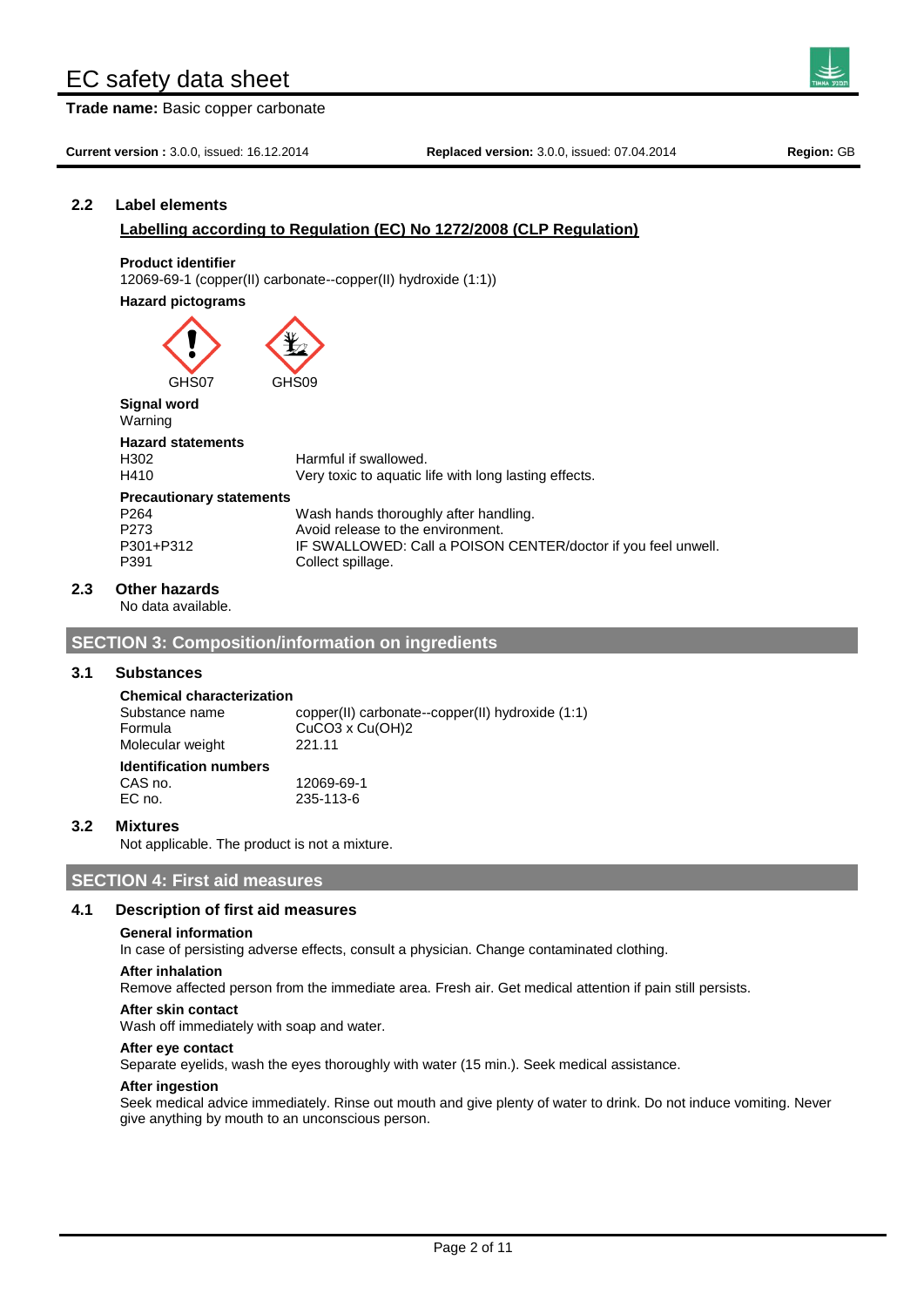**Trade name:** Basic copper carbonate

- **4.2 Most important symptoms and effects, both acute and delayed** No data available.
- **4.3 Indication of any immediate medical attention and special treatment needed** No data available.

# **SECTION 5: Firefighting measures**

### **5.1 Extinguishing media**

#### **Suitable extinguishing media**

Product itself is non-combustible; adapt fire extinguishing measures to surrounding areas.

**Unsuitable extinguishing media** No data available.

**5.2 Special hazards arising from the substance or mixture** In the event of fire, the following can be released: Carbon monoxide and carbon dioxide

# **5.3 Advice for firefighters**

Use self-contained breathing apparatus. Wear protective clothing.

# **SECTION 6: Accidental release measures**

# **6.1 Personal precautions, protective equipment and emergency procedures**

**For non-emergency personnel** Refer to protective measures listed in sections 7 and 8. Ensure adequate ventilation. Avoid dust formation. **For emergency responders** No data available. Personal protective equipment (PPE) - see Section 8.

### **6.2 Environmental precautions**

Do not discharge into the drains/surface waters/groundwater.

**6.3 Methods and material for containment and cleaning up** Take up mechanically. When picked up, treat material as prescribed under heading "Disposal considerations".

### **6.4 Reference to other sections**

No data available.

# **SECTION 7: Handling and storage**

# **7.1 Precautions for safe handling**

# **Advice on safe handling**

Avoid absolutely dust formation and dust depositation. Provide good ventilation of working area (local exhaust ventilation, if necessary). Avoid contact with skin and eyes.

#### **General protective and hygiene measures**

Do not eat or drink during work - no smoking. Keep away from foodstuffs and beverages. Wash hands before breaks and after work. Avoid contact with eyes and skin.

### **Advice on protection against fire and explosion**

No special measures necessary.

### **7.2 Conditions for safe storage, including any incompatibilities**

### **Technical measures and storage conditions**

Keep container tightly closed in a cool, well-ventilated place.

#### **Requirements for storage rooms and vessels**

Store product in closed containers.

#### **Advice on storage assembly**

Do not store together with foodstuffs. Do not store together with acids.

# **7.3 Specific end use(s)**

No data available.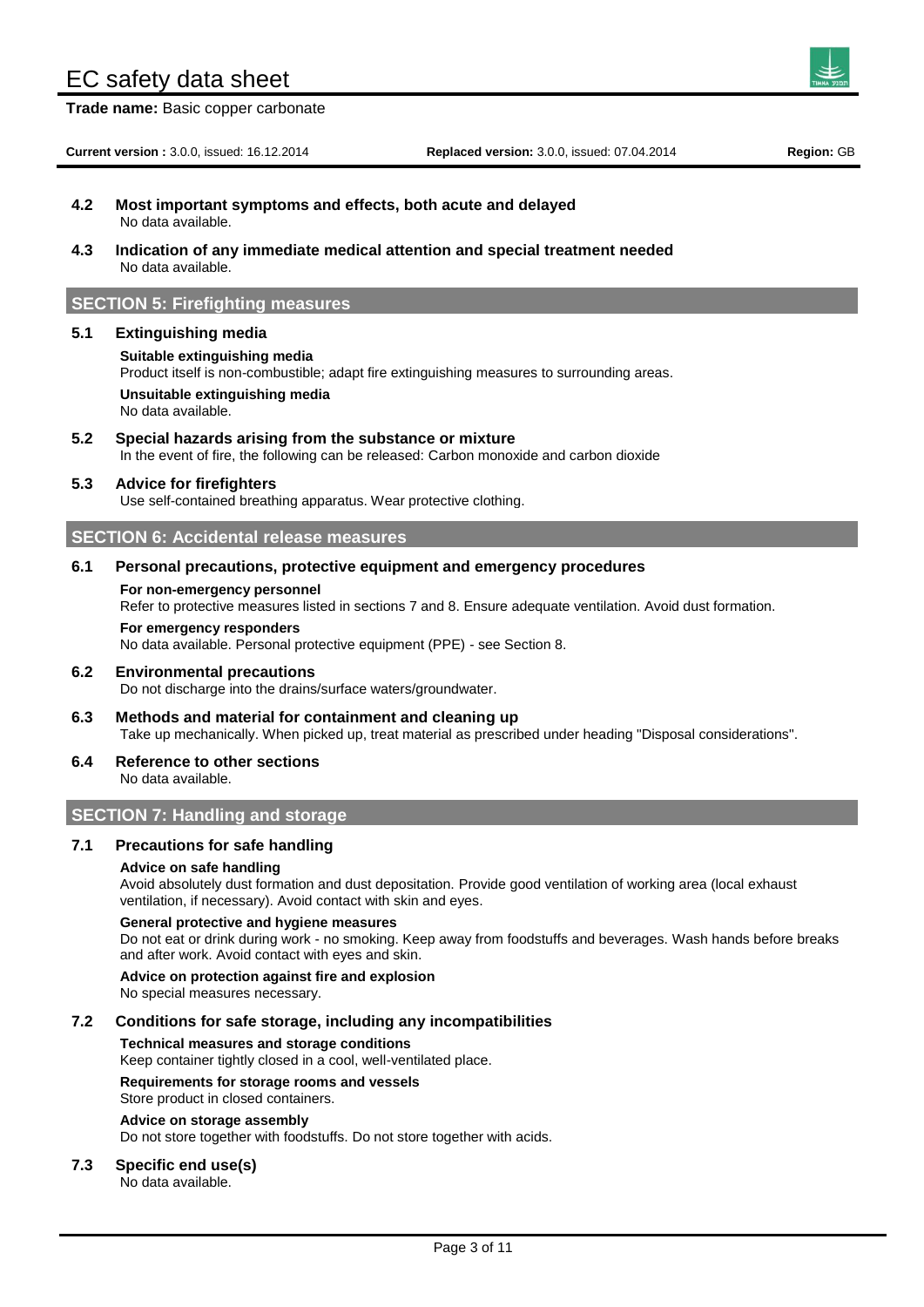**Trade name:** Basic copper carbonate

# **SECTION 8: Exposure controls/personal protection**

# **8.1 Control parameters**

# **DNEL and PNEC values**

**DNEL values (worker)**

| <b>No</b> | <b>Substance name</b>                                             | CAS / EC no         |          |              |                   |
|-----------|-------------------------------------------------------------------|---------------------|----------|--------------|-------------------|
|           | <b>Effect</b><br><b>Route of exposure</b><br><b>Exposure time</b> |                     |          | <b>Value</b> |                   |
|           | copper(II) carbonate--copper(II) hydroxide (1:1)                  |                     |          |              |                   |
|           | 235-113-6                                                         |                     |          |              |                   |
|           | dermal                                                            | Long term (chronic) | svstemic | 137          | mg/kg/day         |
|           | inhalative                                                        | Long term (chronic) | svstemic |              | mq/m <sup>3</sup> |

#### **DNEL value (consumer)**

| <b>No</b> | Substance name                                             |                     |          | CAS / EC no  |           |
|-----------|------------------------------------------------------------|---------------------|----------|--------------|-----------|
|           | <b>Effect</b><br>Route of exposure<br><b>Exposure time</b> |                     |          | <b>Value</b> |           |
|           | copper(II) carbonate--copper(II) hydroxide (1:1)           |                     |          | 12069-69-1   |           |
|           |                                                            |                     |          | 235-113-6    |           |
|           | oral                                                       | Long term (chronic) | systemic | 0.041        | mg/kg/day |

### **PNEC values**

| <b>No</b> | Substance name                                   |                       | CAS / EC no |                |
|-----------|--------------------------------------------------|-----------------------|-------------|----------------|
|           | ecological compartment                           | Type                  | Value       |                |
|           | copper(II) carbonate--copper(II) hydroxide (1:1) |                       | 12069-69-1  |                |
|           |                                                  |                       | 235-113-6   |                |
|           | water                                            | fresh water           | 0.0078      | mg Cu L-1      |
|           | water                                            | fresh water sediment  | 87          | mg Cu kg dwt-1 |
|           | water                                            | marine water          | 0.0052      | mg Cu L-1      |
|           | water                                            | marine water sediment | 676         | mg Cu kg dwt-1 |
|           | soil                                             |                       | 65          | mg Cu kg dwt-1 |
|           | sewage treatment plant                           |                       | 0.23        | mg Cu L-1      |

## **8.2 Exposure controls**

**Appropriate engineering controls** No data available.

# **Personal protective equipment**

### **Respiratory protection**

If workplace exposure limits are exceeded, a respiration protection approved for this particular job must be worn. In case of dust formation, take appropriate measures for breathing protection in the event workplace threshold values are not specified. Respiratory filter (part): P2

# **Eye / face protection**

Safety glasses (EN 166)

#### **Hand protection**

Sufficient protection is given wearing suitable protective gloves checked according to i.e. EN 374, in the event of risk of skin contact with the product . Before use, the protective gloves should be tested in any case for its specific workstation suitability (i.e. mechanical resistance, product compatibility and antistatic properties). Adhere to the manufacturer's instructions and information relating to the use, storage, care and replacement of protective gloves. Protective gloves shall be replaced immediately when physically damaged or worn. Design operations thus to avoid permanent use of protective gloves.

#### **Other**

Normal chemical work clothing.

### **Environmental exposure controls**

No data available.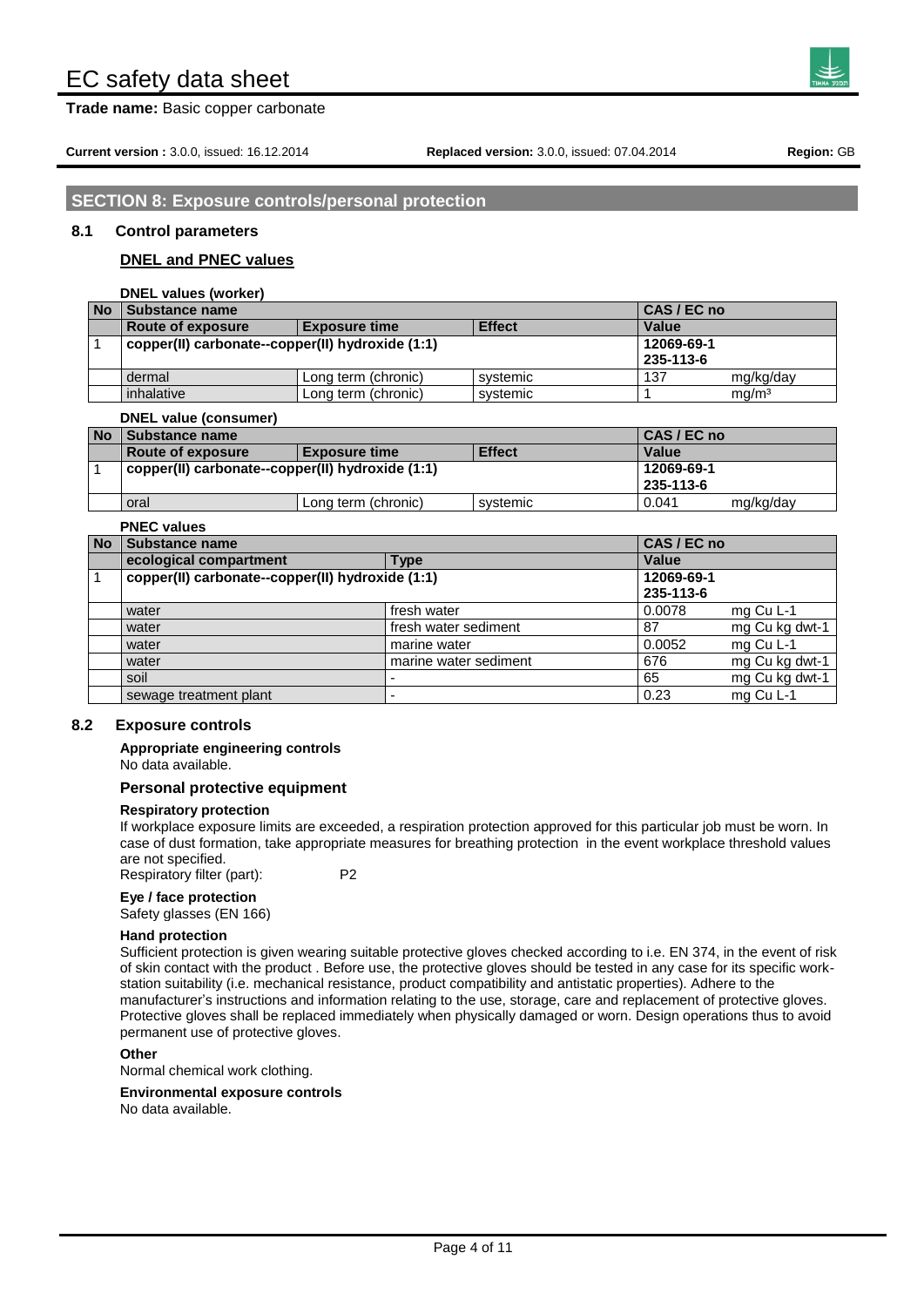**Trade name:** Basic copper carbonate

**Current version :** 3.0.0, issued: 16.12.2014 **Replaced version:** 3.0.0, issued: 07.04.2014 **Region:** GB

# **SECTION 9: Physical and chemical properties**

# **9.1 Information on basic physical and chemical properties**

| <b>Form/Colour</b>                            |        |                          |       |                   |
|-----------------------------------------------|--------|--------------------------|-------|-------------------|
| Powder / granulates                           |        |                          |       |                   |
| green                                         |        |                          |       |                   |
| <b>Odour</b>                                  |        |                          |       |                   |
| odourless                                     |        |                          |       |                   |
|                                               |        |                          |       |                   |
| <b>Odour threshold</b>                        |        |                          |       |                   |
| No data available                             |        |                          |       |                   |
| pH value                                      |        |                          |       |                   |
| No data available                             |        |                          |       |                   |
| <b>Boiling point / boiling range</b>          |        |                          |       |                   |
| No data available                             |        |                          |       |                   |
|                                               |        |                          |       |                   |
| Melting point / melting range                 |        |                          |       |                   |
| Value                                         | $\geq$ |                          | 400   | $\overline{C}$    |
| Decomposition point / decomposition range     |        |                          |       |                   |
| Value                                         | $\geq$ |                          | 150   | $\rm ^{\circ}C$   |
| <b>Flash point</b>                            |        |                          |       |                   |
| No data available                             |        |                          |       |                   |
|                                               |        |                          |       |                   |
| <b>Auto-ignition temperature</b>              |        |                          |       |                   |
| No data available                             |        |                          |       |                   |
| <b>Oxidising properties</b>                   |        |                          |       |                   |
| No data available                             |        |                          |       |                   |
| <b>Explosive properties</b>                   |        |                          |       |                   |
| No data available                             |        |                          |       |                   |
|                                               |        |                          |       |                   |
| <b>Flammability (solid, gas)</b>              |        |                          |       |                   |
| No data available                             |        |                          |       |                   |
| Lower flammability or explosive limits        |        |                          |       |                   |
| No data available                             |        |                          |       |                   |
| <b>Upper flammability or explosive limits</b> |        |                          |       |                   |
| No data available                             |        |                          |       |                   |
|                                               |        |                          |       |                   |
| Vapour pressure<br>No data available          |        |                          |       |                   |
|                                               |        |                          |       |                   |
| <b>Vapour density</b>                         |        |                          |       |                   |
| No data available                             |        |                          |       |                   |
| <b>Evaporation rate</b>                       |        |                          |       |                   |
| No data available                             |        |                          |       |                   |
| <b>Relative density</b>                       |        |                          |       |                   |
| Value                                         | 3.478  | $\blacksquare$           | 3.482 |                   |
|                                               |        |                          |       |                   |
| <b>Density</b>                                |        |                          |       |                   |
| Value                                         | 1.8    | $\overline{\phantom{m}}$ | 2.1   | g/cm <sup>3</sup> |

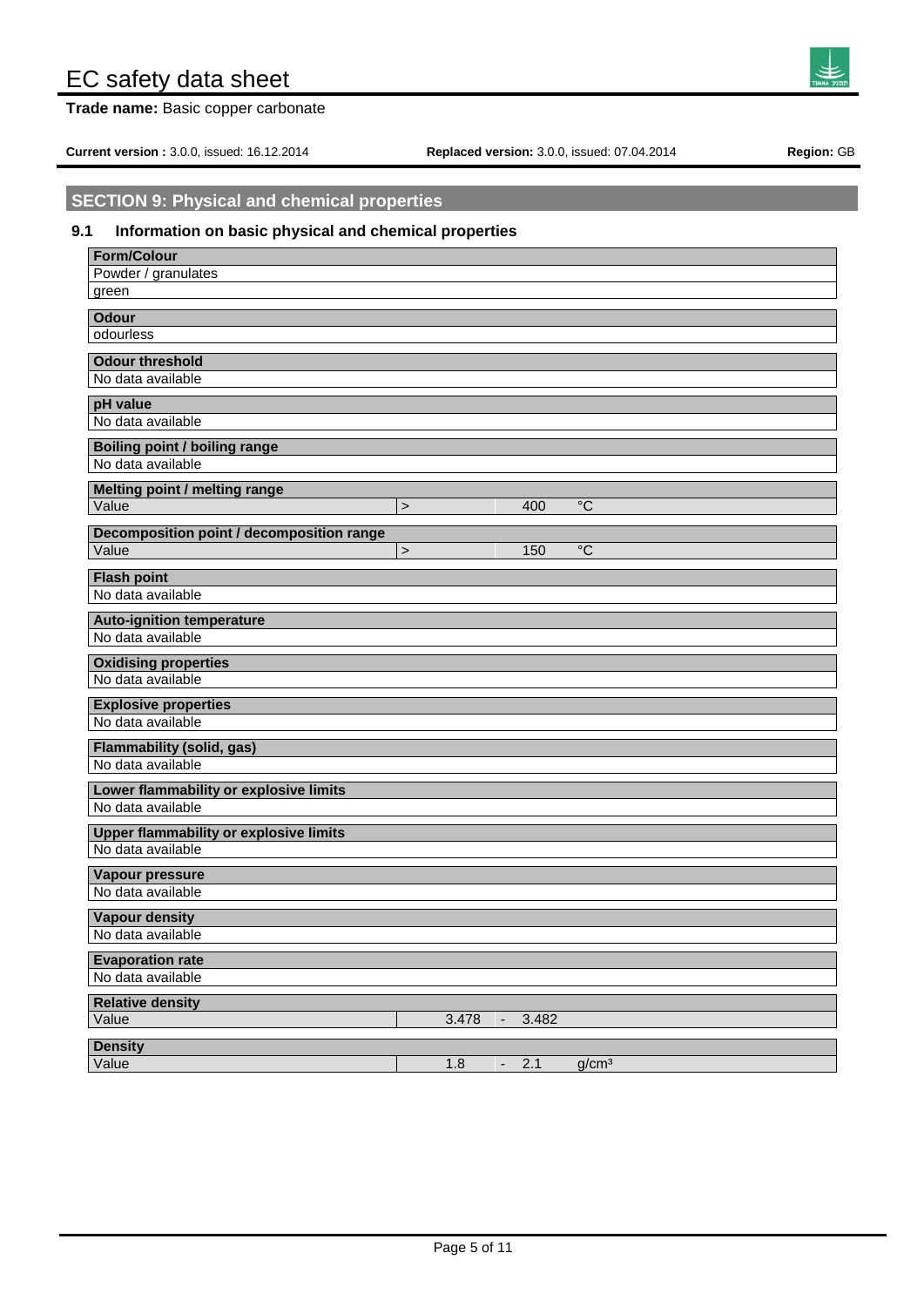**Trade name:** Basic copper carbonate

**Current version :** 3.0.0, issued: 16.12.2014 **Replaced version:** 3.0.0, issued: 07.04.2014 **Region:** GB

**SECTION 10: Stability and reactivity**

**Partition coefficient: n-octanol/water**

**10.1 Reactivity**

**Solubility(ies)** No data available

No data available

**9.2 Other information Other information** No data available.

**Viscosity**  No data available

No data available.

- **10.2 Chemical stability** No data available.
- **10.3 Possibility of hazardous reactions** No data available.
- **10.4 Conditions to avoid** Reactions with acids.

**Acute oral toxicity** 

- **10.5 Incompatible materials** Acids
- **10.6 Hazardous decomposition products** Carbon monoxide and carbon dioxide

# **SECTION 11: Toxicological information**

Source CSR

# **11.1 Information on toxicological effects**

| <b>No</b>      | <b>Substance name</b>                            |            | CAS no.    |      | EC no.           |
|----------------|--------------------------------------------------|------------|------------|------|------------------|
|                | copper(II) carbonate--copper(II) hydroxide (1:1) |            | 12069-69-1 |      | 235-113-6        |
| LD50           |                                                  |            |            | 1385 | mg/kg bodyweight |
| Species        |                                                  | rat        |            |      |                  |
| Method         |                                                  | OECD 401   |            |      |                  |
| Source         |                                                  | <b>CSR</b> |            |      |                  |
|                |                                                  |            |            |      |                  |
|                | <b>Acute dermal toxicity</b>                     |            |            |      |                  |
| <b>No</b>      | <b>Substance name</b>                            |            | CAS no.    |      | EC no.           |
|                | copper(II) carbonate--copper(II) hydroxide (1:1) |            | 12069-69-1 |      | 235-113-6        |
| LD50           |                                                  | $\geq$     |            | 2000 | mg/kg bodyweight |
| <b>Species</b> |                                                  | rat        |            |      |                  |
|                | Method                                           | OECD 402   |            |      |                  |



| Solubility in water   |              |      |     |
|-----------------------|--------------|------|-----|
| Value                 | 1.59         | 4.68 | mq/ |
| Reference temperature |              | 20   | °C  |
| Remarks               | pH 6.2 - 6.8 |      |     |
| Value                 |              | 1.16 |     |

Remarks  $\vert$  pH 5,6 – 5,8

Remarks pH 8,7 - 8,8

Value  $1.16$  g/l Reference temperature 20  $^{1}$  20  $^{1}$   $^{2}$  C

Value 0.01 mg/l Reference temperature 20 °C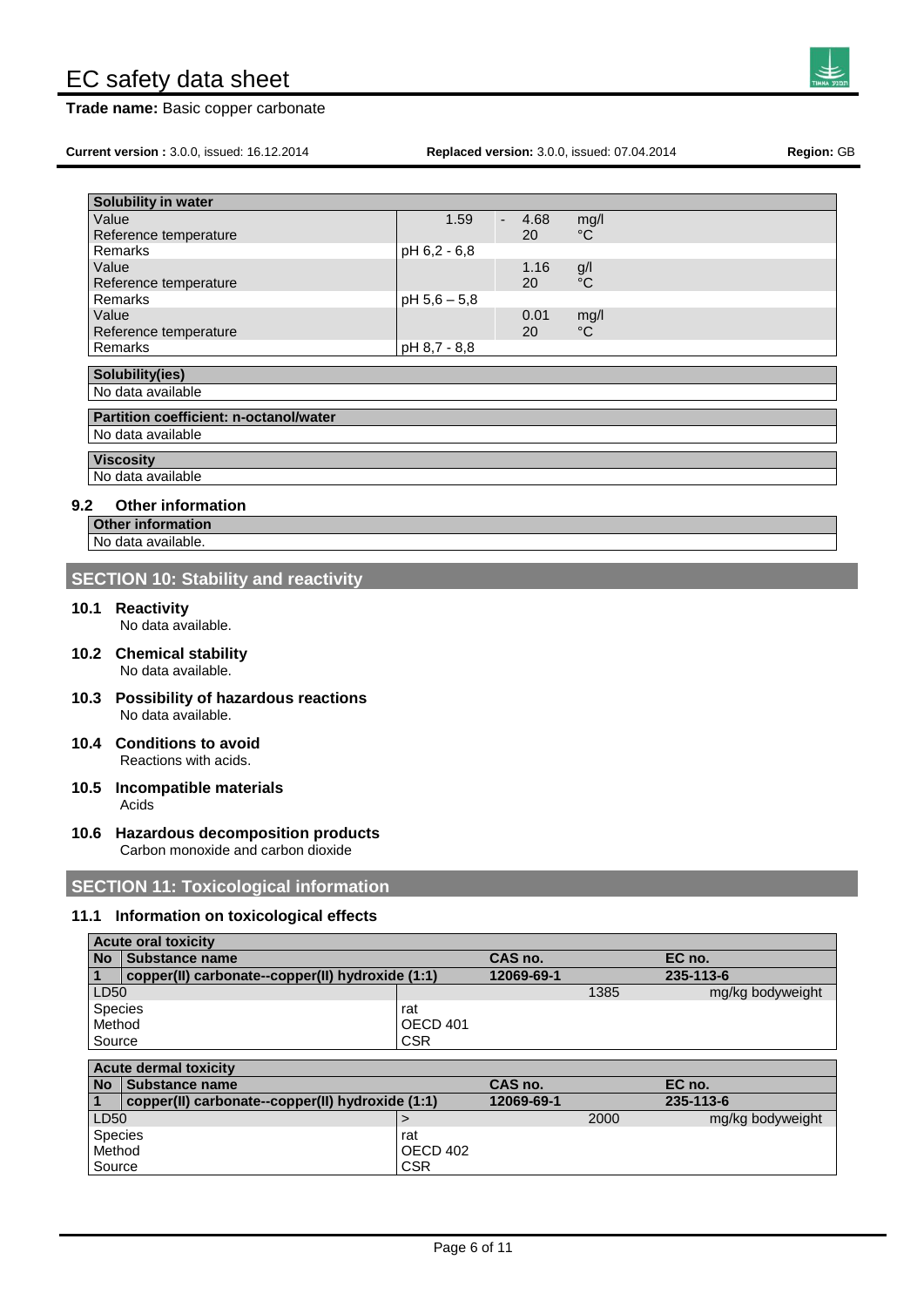**Trade name:** Basic copper carbonate



**Current version :** 3.0.0, issued: 16.12.2014 **Replaced version:** 3.0.0, issued: 07.04.2014 **Region:** GB

|                  | <b>Acute inhalational toxicity</b>                                                         |                        |                                                                   |           |
|------------------|--------------------------------------------------------------------------------------------|------------------------|-------------------------------------------------------------------|-----------|
|                  | No data available                                                                          |                        |                                                                   |           |
|                  | <b>Skin corrosion/irritation</b>                                                           |                        |                                                                   |           |
| <b>No</b>        | <b>Substance name</b>                                                                      |                        | CAS no.                                                           | EC no.    |
| 1                | copper(II) carbonate--copper(II) hydroxide (1:1)                                           |                        | 12069-69-1                                                        | 235-113-6 |
| Species          |                                                                                            | rabbit                 |                                                                   |           |
| Method<br>Source |                                                                                            | OECD 404<br><b>CSR</b> |                                                                   |           |
|                  | Evaluation                                                                                 | non-irritant           |                                                                   |           |
|                  |                                                                                            |                        |                                                                   |           |
| No.              | Serious eye damage/irritation<br><b>Substance name</b>                                     |                        | CAS no.                                                           | EC no.    |
| 1                | copper(II) carbonate--copper(II) hydroxide (1:1)                                           |                        | 12069-69-1                                                        | 235-113-6 |
| <b>Species</b>   |                                                                                            | rabbit                 |                                                                   |           |
| Method           |                                                                                            | OECD 405               |                                                                   |           |
| Source           |                                                                                            | <b>CSR</b>             |                                                                   |           |
|                  | Evaluation                                                                                 | non-irritant           |                                                                   |           |
|                  | <b>Respiratory or skin sensitisation</b>                                                   |                        |                                                                   |           |
| No l             | Substance name                                                                             |                        | CAS no.                                                           | EC no.    |
| 1                | copper(II) carbonate--copper(II) hydroxide (1:1)                                           |                        | 12069-69-1                                                        | 235-113-6 |
|                  | Route of exposure                                                                          | Skin                   |                                                                   |           |
| Species          |                                                                                            | guinea pig             |                                                                   |           |
| Method           |                                                                                            | OECD 406               |                                                                   |           |
| Source           |                                                                                            | <b>CSR</b>             |                                                                   |           |
|                  | Evaluation                                                                                 | non-sensitizing        |                                                                   |           |
|                  | <b>Germ cell mutagenicity</b>                                                              |                        |                                                                   |           |
| <b>No</b>        | Substance name                                                                             |                        | CAS no.                                                           | EC no.    |
| 1                | copper(II) carbonate--copper(II) hydroxide (1:1)                                           |                        | 12069-69-1                                                        | 235-113-6 |
| Source           | Evaluation/classification                                                                  | <b>CSR</b>             | Based on available data, the classification criteria are not met. |           |
|                  | <b>Reproduction toxicity</b>                                                               |                        |                                                                   |           |
| No l             | <b>Substance name</b>                                                                      |                        | CAS no.                                                           | EC no.    |
| $\mathbf{1}$     | copper(II) carbonate--copper(II) hydroxide (1:1)                                           |                        | 12069-69-1                                                        | 235-113-6 |
| Source           |                                                                                            | CSR.                   |                                                                   |           |
|                  | Evaluation/classification                                                                  |                        | Based on available data, the classification criteria are not met. |           |
|                  | Carcinogenicity                                                                            |                        |                                                                   |           |
| <b>No</b>        | <b>Substance name</b>                                                                      |                        | CAS no.                                                           | EC no.    |
| 1                | copper(II) carbonate--copper(II) hydroxide (1:1)                                           |                        | 12069-69-1                                                        | 235-113-6 |
| Source           | Evaluation/classification                                                                  | $ $ CSR                | Based on available data, the classification criteria are not met. |           |
|                  | <b>STOT-single exposure</b>                                                                |                        |                                                                   |           |
|                  | No data available                                                                          |                        |                                                                   |           |
|                  | <b>STOT-repeated exposure</b>                                                              |                        |                                                                   |           |
|                  | No data available                                                                          |                        |                                                                   |           |
|                  | <b>Aspiration hazard</b>                                                                   |                        |                                                                   |           |
|                  | No data available                                                                          |                        |                                                                   |           |
|                  | Symptoms related to the physical, chemical and toxicological characteristics               |                        |                                                                   |           |
|                  | Eye contact may cause mechanical irritation through dust particles.                        |                        |                                                                   |           |
|                  |                                                                                            |                        |                                                                   |           |
|                  | Delayed and immediate effects as well as chronic effects from short and long-term exposure |                        |                                                                   |           |
|                  | Inhalation of dusts may irritate the respiratory tract.                                    |                        |                                                                   |           |
|                  | <b>Other information</b>                                                                   |                        |                                                                   |           |

Exercise customary precautions when handling chemicals.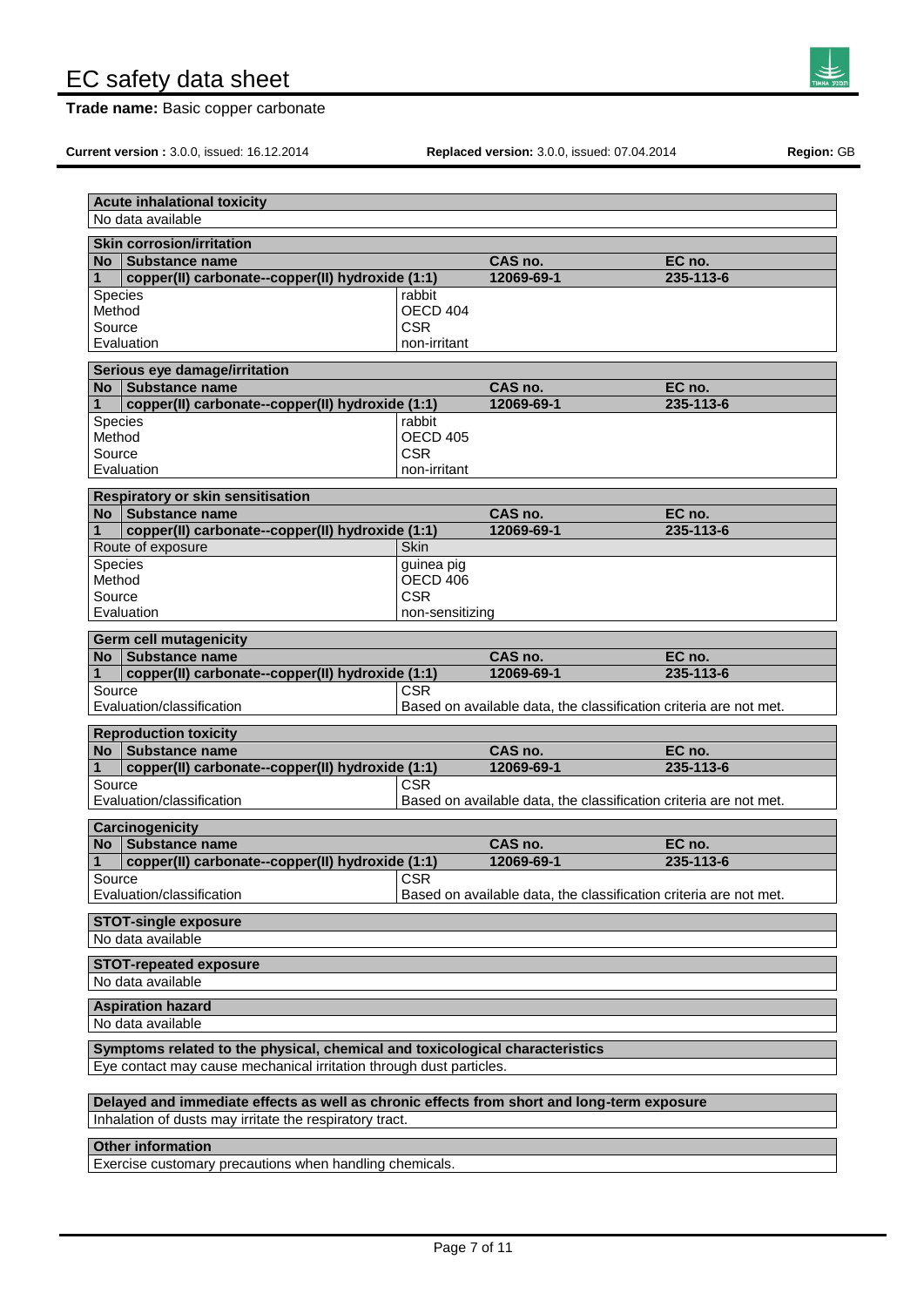**Trade name:** Basic copper carbonate

**Current version :** 3.0.0, issued: 16.12.2014 **Replaced version:** 3.0.0, issued: 07.04.2014 **Region:** GB

| <b>SECTION 12: Ecological information</b> |  |
|-------------------------------------------|--|
|-------------------------------------------|--|

# **12.1 Toxicity**

|              | <b>Toxicity to fish (acute)</b>      |                                                               |
|--------------|--------------------------------------|---------------------------------------------------------------|
|              | No   Product Name                    |                                                               |
| 1            | <b>Basic copper carbonate</b>        |                                                               |
|              | Evaluation/classification            | Based on available data, the classification criteria are met. |
|              | <b>Toxicity to fish (chronic)</b>    |                                                               |
|              | No Product Name                      |                                                               |
| $\mathbf{1}$ | <b>Basic copper carbonate</b>        |                                                               |
|              | Evaluation/classification            | Based on available data, the classification criteria are met. |
|              |                                      |                                                               |
|              | <b>Toxicity to Daphnia (acute)</b>   |                                                               |
|              | No   Product Name                    |                                                               |
| 1            | <b>Basic copper carbonate</b>        |                                                               |
|              | Evaluation/classification            | Based on available data, the classification criteria are met. |
|              | <b>Toxicity to Daphnia (chronic)</b> |                                                               |
|              | No   Product Name                    |                                                               |
| 1            | <b>Basic copper carbonate</b>        |                                                               |
|              | Evaluation/classification            | Based on available data, the classification criteria are met. |
|              |                                      |                                                               |
|              | <b>Toxicity to algae (acute)</b>     |                                                               |
|              | No   Product Name                    |                                                               |
| 1            | <b>Basic copper carbonate</b>        |                                                               |
|              | Evaluation/classification            | Based on available data, the classification criteria are met. |
|              | <b>Toxicity to algae (chronic)</b>   |                                                               |
|              | No   Product Name                    |                                                               |
| 1            | <b>Basic copper carbonate</b>        |                                                               |
|              | Evaluation/classification            | Based on available data, the classification criteria are met. |
|              |                                      |                                                               |
|              | <b>Bacteria toxicity</b>             |                                                               |
|              | No   Product Name                    |                                                               |
| 1            | <b>Basic copper carbonate</b>        |                                                               |
|              | Evaluation/classification            | Based on available data, the classification criteria are met. |
|              | Other aquatic organisms              |                                                               |
| <b>LC50</b>  |                                      | 34.4<br>µl Cu/l                                               |
| Species      |                                      | Other aquatic organisms                                       |
|              | Remarks                              | The stated concentration is an extrapolated value based on    |
|              |                                      | numerous studies taken from the CSR.                          |
| <b>NOEC</b>  |                                      | 14.9<br>µg Cu/l                                               |
| Species      |                                      | Other aquatic organisms                                       |
|              | Remarks                              | The stated concentration is an extrapolated value based on    |
|              |                                      | numerous studies taken from the CSR.                          |

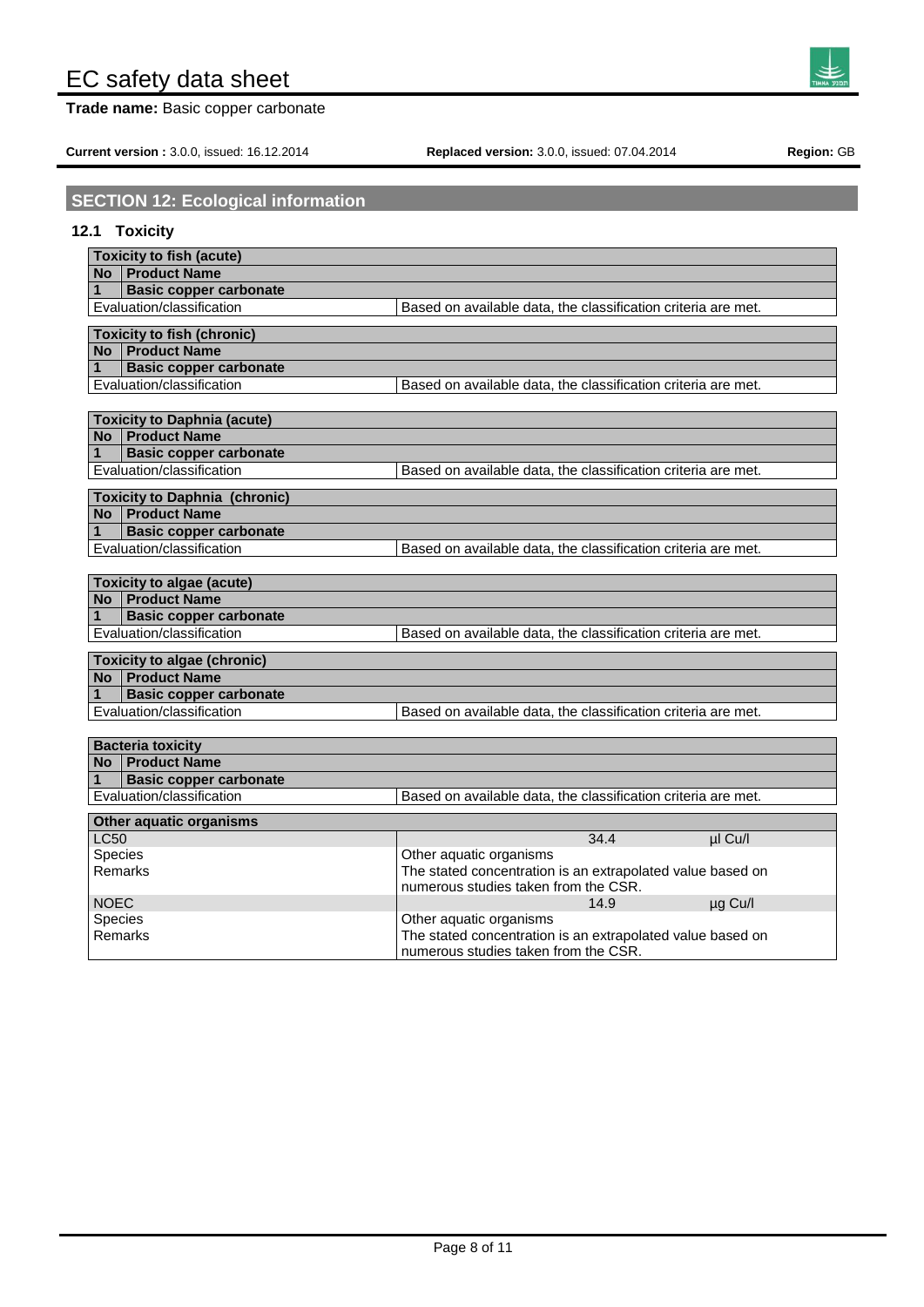**Trade name:** Basic copper carbonate

#### **12.2 Persistence and degradability** No data available.

- **12.3 Bioaccumulative potential** No data available.
- **12.4 Mobility in soil** No data available.
- **12.5 Results of PBT and vPvB assessment** No data available.
- **12.6 Other adverse effects** No data available.

### **12.7 Other information**

# **Other information**

Do not discharge product unmonitored into the environment.

**SECTION 13: Disposal considerations**

# **13.1 Waste treatment methods**

#### **Product**

Allocation of a waste code number, according to the European Waste Catalogue, should be carried out in agreement with the regional waste disposal company.

### **Packaging**

Residuals must be removed from packaging and when emptied completely disposed of in accordance with the regulations for waste removal. Incompletely emptied packaging must be disposed of in the form of disposal specified by the regional disposer.

# **SECTION 14: Transport information**

# **14.1 Transport ADR/RID/ADN**

| Class                      | 9                                                  |
|----------------------------|----------------------------------------------------|
| Classification code        | M7                                                 |
| Packing group              | Ш                                                  |
| Hazard identification no.  | 90                                                 |
| UN number                  | UN3077                                             |
| Technical name             | ENVIRONMENTALLY HAZARDOUS SUBSTANCE, SOLID, N.O.S. |
| Danger releasing substance | copper(II) carbonate--copper(II) hydroxide (1:1)   |
| Tunnel restriction code    | E                                                  |
| Label                      | 9                                                  |
| Environmentally hazardous  | Symbol "fish and tree"                             |
| substance mark             |                                                    |
| Transnort IMDG             |                                                    |

# **14.2 Transport IMDG**

| ENVIRONMENTALLY HAZARDOUS SUBSTANCE, SOLID, N.O.S. |
|----------------------------------------------------|
|                                                    |
|                                                    |
|                                                    |
|                                                    |
|                                                    |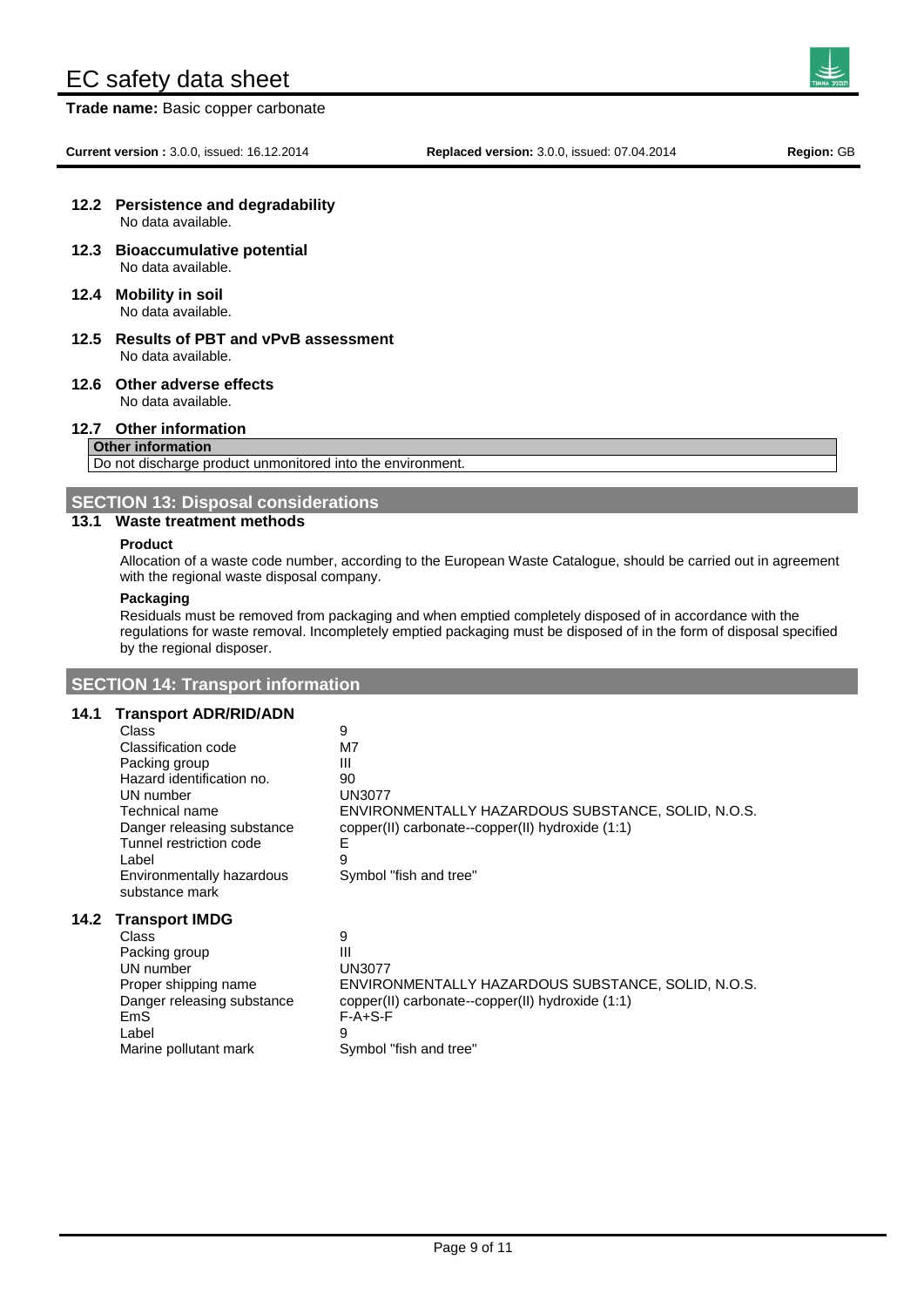**Trade name:** Basic copper carbonate

**Current version :** 3.0.0, issued: 16.12.2014 **Replaced version:** 3.0.0, issued: 07.04.2014 **Region:** GB

# **14.3 Transport ICAO-TI / IATA**

| Class                      | 9                                                  |
|----------------------------|----------------------------------------------------|
| Packing group              | Ш                                                  |
| UN number                  | <b>UN3077</b>                                      |
| Proper shipping name       | Environmentally hazardous substance, solid, n.o.s. |
| Danger releasing substance | copper(II) carbonate--copper(II) hydroxide (1:1)   |
| Label                      | 9                                                  |
| Environmentally hazardous  | Symbol "fish and tree"                             |
| substance mark             |                                                    |
|                            |                                                    |

# **14.4 Other information**

No data available.

### **14.5 Environmental hazards** Information on environmental hazards, if relevant, please see 14.1 - 14.3.

- **14.6 Special precautions for user** No data available.
- **14.7 Transport in bulk according to Annex II of MARPOL 73/78 and the IBC Code** Not relevant

# **SECTION 15: Regulatory information**

# **15.1 Safety, health and environmental regulations/legislation specific for the substance or mixture EU regulations**

**Regulation (EC) No 1907/2006 (REACH) Annex XIV (List of substances subject to authorisation)**  In accordance with the Reach regulation (EC) 1907/2006, the product does not contain any substances that are considered as subject to listing in annex XIV, inventory of substances requiring authorisation.

# **REACH candidate list of substances of very high concern (SVHC) for authorisation**

In accordance with article 57 and article 59 of the Reach regulation (EC) 1907/2006, this substance is not considered as subject to listing in annex XIV, inventory of substances requiring authorisation ("Authorization list").

**Regulation (EC) No 1907/2006 (REACH) Annex XVII: RESTRICTIONS ON THE MANUFACTURE, PLACING ON THE MARKET AND USE OF CERTAIN DANGEROUS SUBSTANCES, PREPARATIONS AND ARTICLES** The substance is not subject to the provisions of annex XVII (restriction entries) of the Reach regulation (EC) 1907/2006.

# **Restriction of occupation**

Adhere to the national sanitary and occupational safety regulations when using this product.

# **15.2 Chemical safety assessment**

No data available.

# **SECTION 16: Other information**

## **Sources of key data used to compile the data sheet:**

EC Directive 67/548/EC resp. 1999/45/EC as amended in each case.

Regulation (EC) No 1907/2006 (REACH), 1272/2008 (CLP) as amended in each case.

EC Directives 2000/39/EC, 2006/15/EC, 2009/161/EU

National Threshold Limit Values of the corresponding countries as amended in each case.

Transport regulations according to ADR, RID, IMDG, IATA as amended in each case.

The data sources used to determine physical, toxic and ecotoxic data, are indicated directly in the corresponding chapter.

**Full text of the R-, H- and EUH- phrases drawn up in sections 2 and 3 (provided not already drawn up in these sections)**

- R22 Harmful if swallowed. R50 Very toxic to aquatic organisms. H400 Very toxic to aquatic life.
- H411 Toxic to aquatic life with long lasting effects.